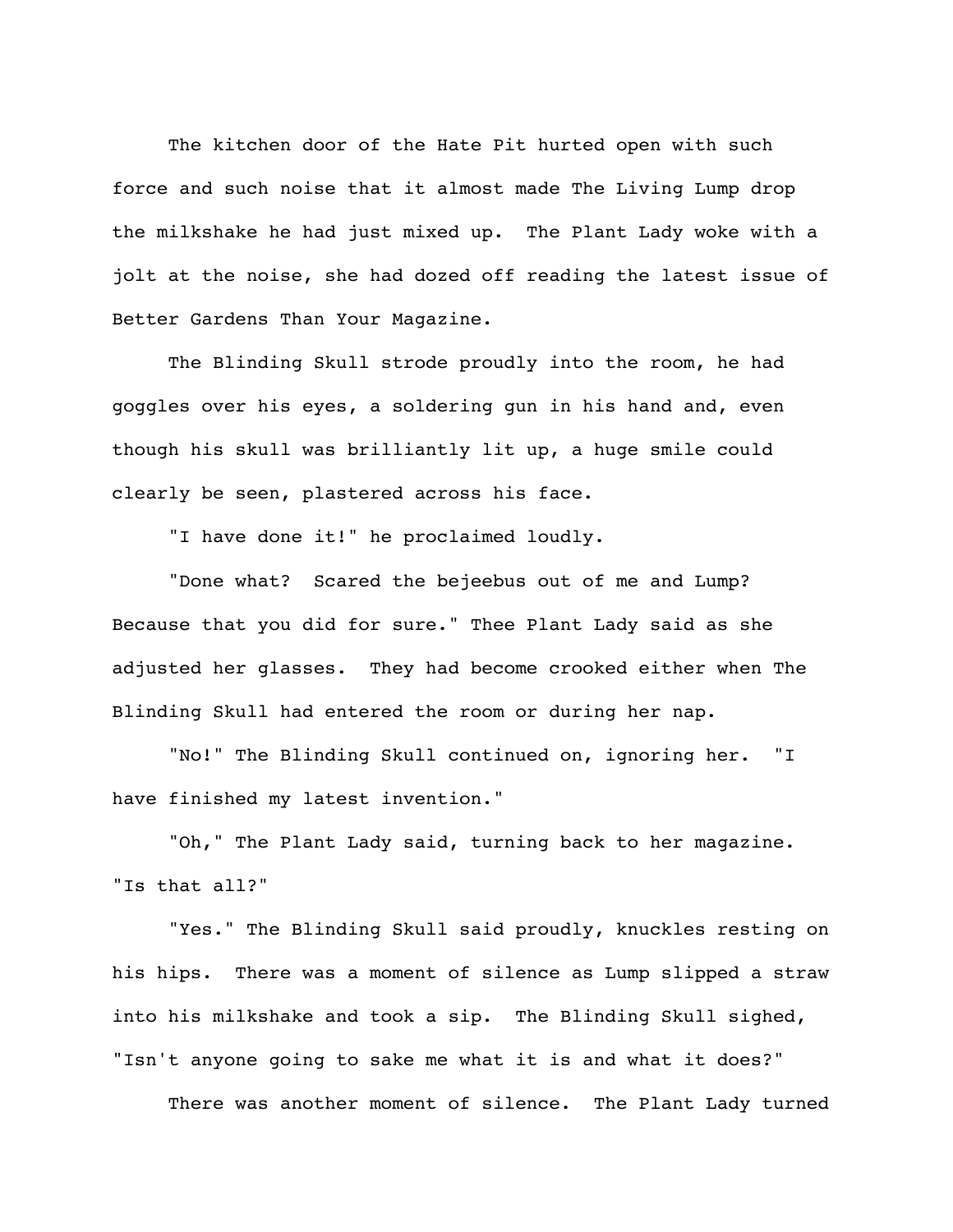a page in her magazine.

The Living Lump smacked his lips in contentment at his latest peanut butter milkshake making skills. Only now that he had had his first sip of milkshake, he could engage in conversation, "What is it? What does it do?"

The Blinding Skull smiled and crossed the kitchen to him in two, leaping steps. "The Laser Ray Gun."

The Living Lump looked at him and blinked. "But didn't you already invent the laser ray gun?"

The Blinding Skull shook his head, "I did, I did, but I have now modified it. Before the modifications, the ray from my laser ray could only be accurate at a range of ten miles or less."

The Living Lump nodded as took another big sip of of his peanut butter milkshake. He had made it extra thick. This one was going to take awhile to get through.

"After the modifications I made today," The Blinding Skull continued proudly, drumming his fingers on the soldering gun, "The laser ray is accurate to a distance of 238, 400 miles."

The Plant Lady looked up from her magazine, "I know my hearing isn't what it used to be but did you just say that your laser ray gun can now shoot 238, 400 miles?"

The Blinding Skull turned to her with a smile, "It can."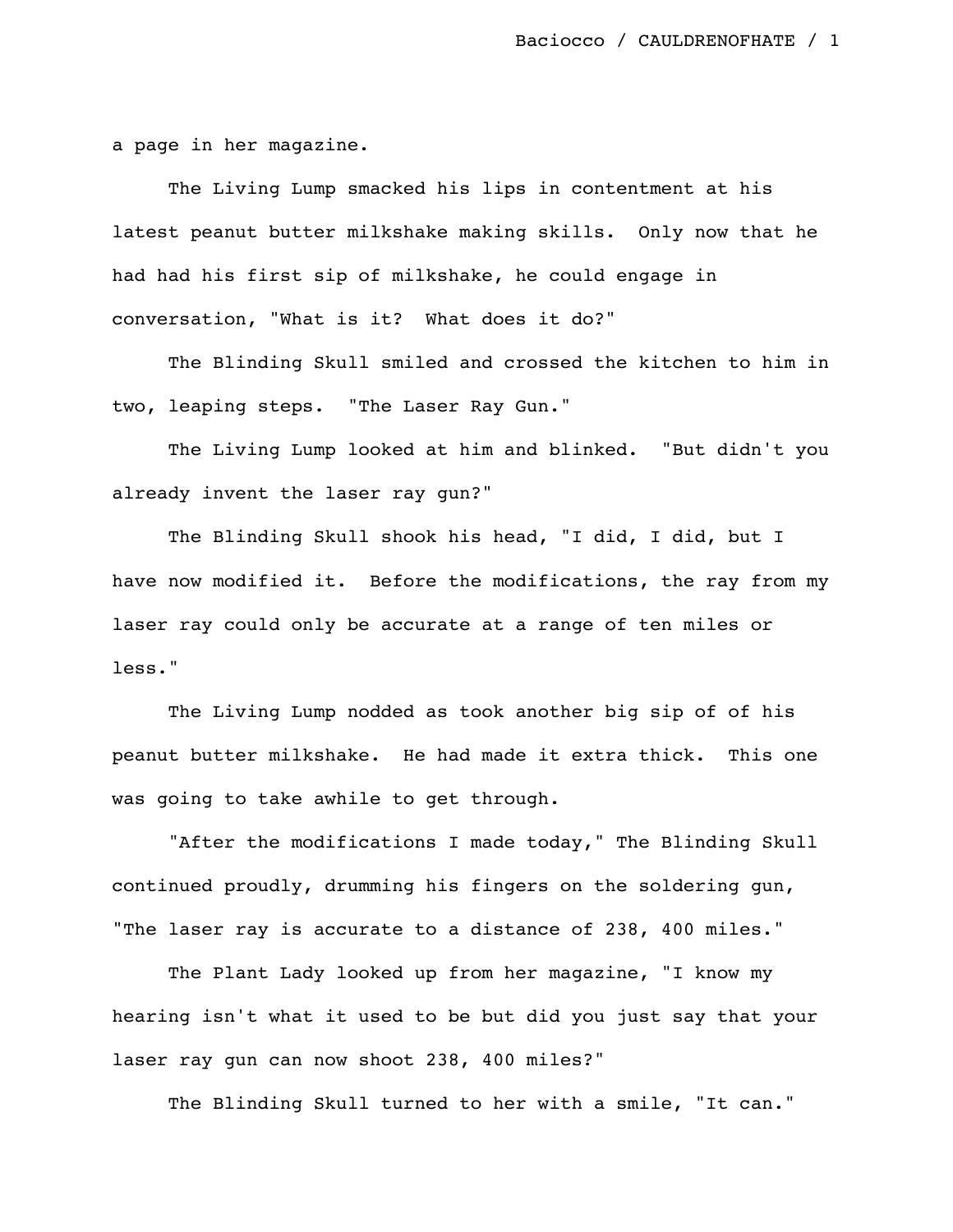"Why do you need it to shoot 238, 400 miles?" The Plant Lady said incredulously, "The League of Good's headquarters is only nine miles away which is why, correct me if I'm wrong, you built the thing to be accurate up to ten miles away in the first place."

"That's true." Said The Blinding Skull. "But I don't want to blow up The League of Good's headquarters."

"You don't?" said The Living Lump quickly, "I thought that has always been a goal."

"I has been." The Blinding Skull retorted. "It still is. I just started thinking that perhaps the best use of the laser ray would be a much larger target."

"But 238, 400 miles?" The Plant Lady reasoned, "You can't shoot that far on earth. The earth curves you know."

"Pffft!" The Blinding Skull chided, "Of course I know! I'm The Blinding Skull. The smartest man on the planet."

"Well, you can't be very smart if yo have built a death ray to shoot that far at something on earth."

"I didn't build it to shoot at something on earth." The Blinding Skull said calmly, drawing his speech out for dramatic effect. "I built it to shoot at...the moon."

The Blinding Skull threw up his hands and let out a maniacal laugh and pressed the button on the key fob that he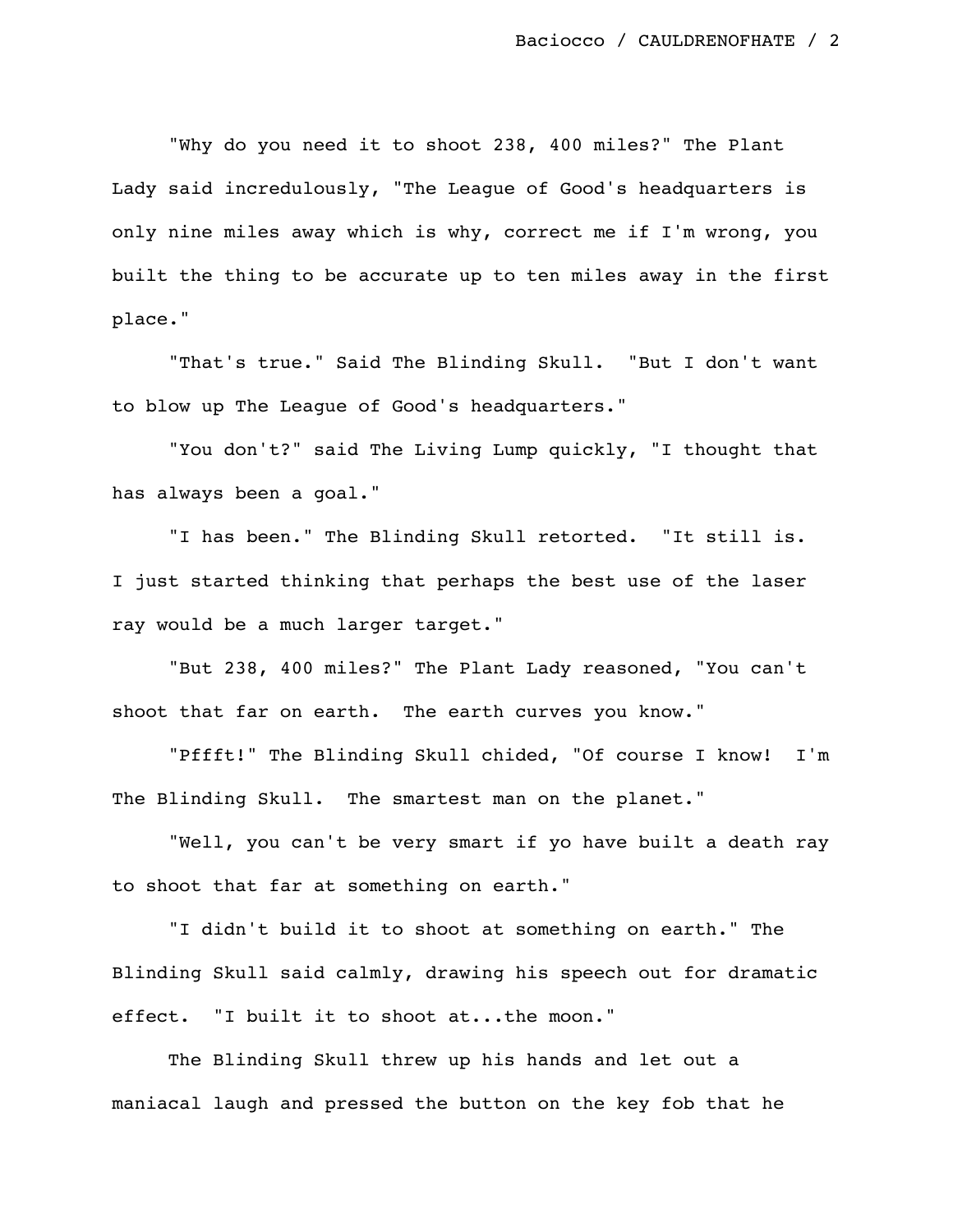always carried with him. Suddenly, hidden speakers in the walls of The Hate Pit blared a dramatic music sting:

DUN! DUN! DUNNNNNN!

When The Blinding Skull opened his eyes, both The Living Lump and The Plant Lady were staring at him, both with a look of bemusement on their faces.

"Why do you want to blow up the moon?" The Living Lump asked. "I think it's pretty."

The Blinding Skull sighed, "It is pretty. But--"

"You know we need the moon, don't you?" The Plant Lady said. "I've studied all about it."

"Yes, I--" The Blinding Skull attempted, but was cut off. "The moon makes the tides what they are." She chided. "Yes, I know that. The sun will create the tides for us,

they just won't be as pronounced as before."

"And you know it's the tidal friction of the moon that gives us our twenty four hour days." She continued.

"I do," The Blinding Skull said, hands on his hips. "Our days would be only six to eight hours after awhile."

"And the nights would be darker."

"Darker?!" The Living Lump chimed in, suddenly nervous. "I don't need them any darker, thank you very much."

The Blinding Skull raised a hand. "Lump--"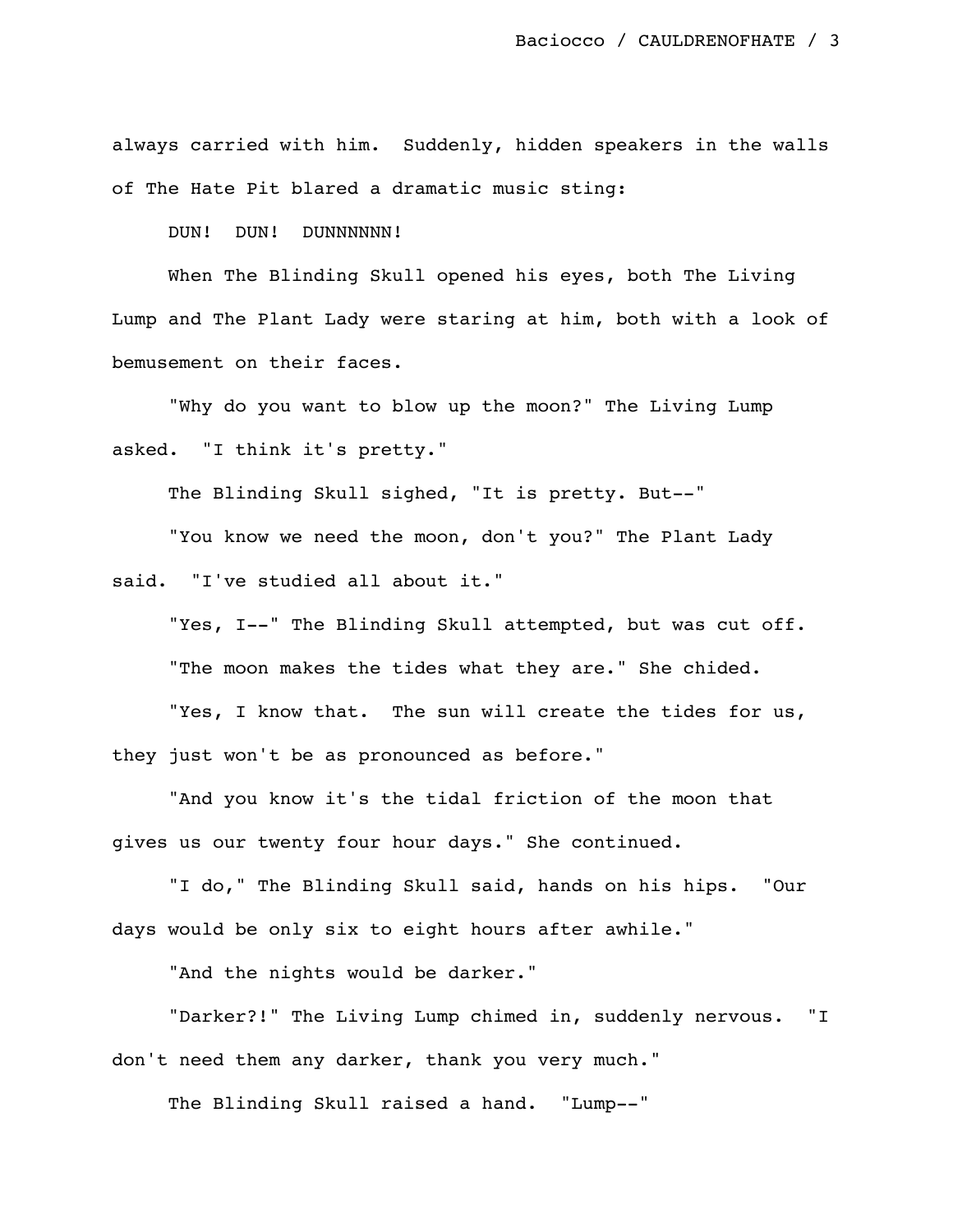"Oh, and the other issue is that, eventually, the earth would, you know, TILT OFF ITS AXIS!"

The Blinding Skull lowered his head and raised two hands in surrender. He held them there until he was sure he had everyone's attention.

"Listen." He said softly. "I know all this. But all of these things would happen over time. Not right away. These things are not life threatening to US."

There was a bigger silence now. Even The Living Lump understood the ramifications of blowing up the moon. Finally, The Plant Lady cleared her throat.

"Why?" she asked softly. "Why do you want to blow up the moon? Are you just saying you're going to blow it up so that the governments of the world will pay a ransom?"

"No." Said The Blinding Skull quietly.

"You're really just going to blow it up?" she asked.

"Yes."

"Why? What's the percentage in it? What do you personally stand to gain out of it? Is it just a show of power?"

"No."

"Look, Skull," said The Plant Lady, slowly rising from her seat. "We are all 'bad guys' here. We do bad things, but before now there was purpose behind them. Money. Power.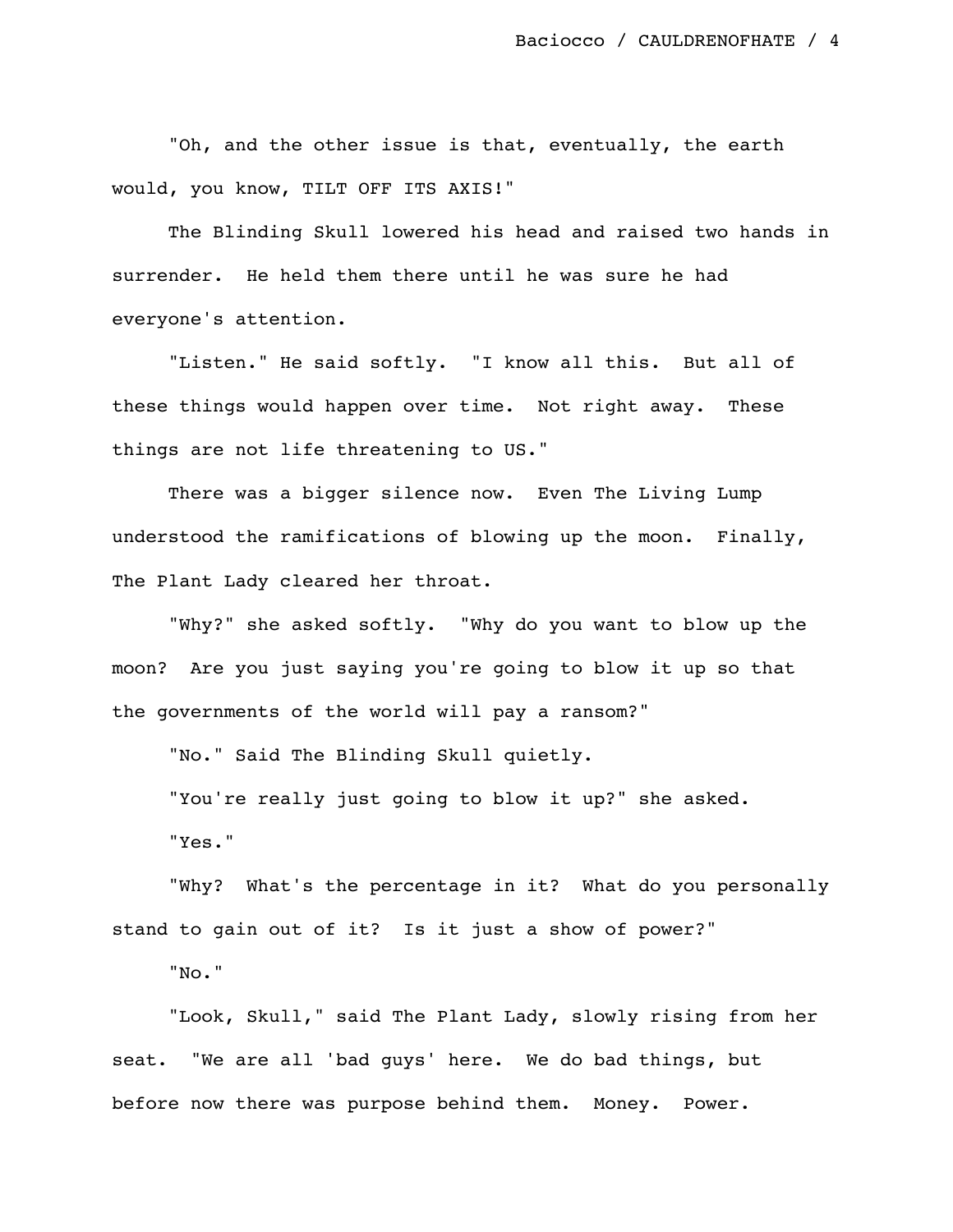Revenge."

"Milkshakes," The Living Lump said between sips.

The Plant Lady nodded and continued , "But if blowing up the moon isn't because of those things, if it's just because you can, then we have entered a whole new realm of 'bad guy' here. I mean we're talking entering the Psychic Psycho territory. Doing bad things just to cause chaos."

"There is a reason I want to blow it up." The Blinding Skull said through grit teeth.

"Why." The Plant Lady asked.

"Love." The Blinding Skull said quietly.

"Love?" The Plant Lady repeated, confused. "What do you mean love?"

"Because of love." The Blinding Skull said quickly. "What's with the sudden third degree. I have told you I have a reason. You are my teammates, you should be going along with me on this."

"I'm not just going to blindingly along with you on this one especially since it will have a massive impact on the Earth!" The Plant Lady said with some force. "I don't know if Lump is ever going to have any kids and I assume you aren't. But you can't just put the Earth in peril by destroying the moon. I care about this because my plants are going to long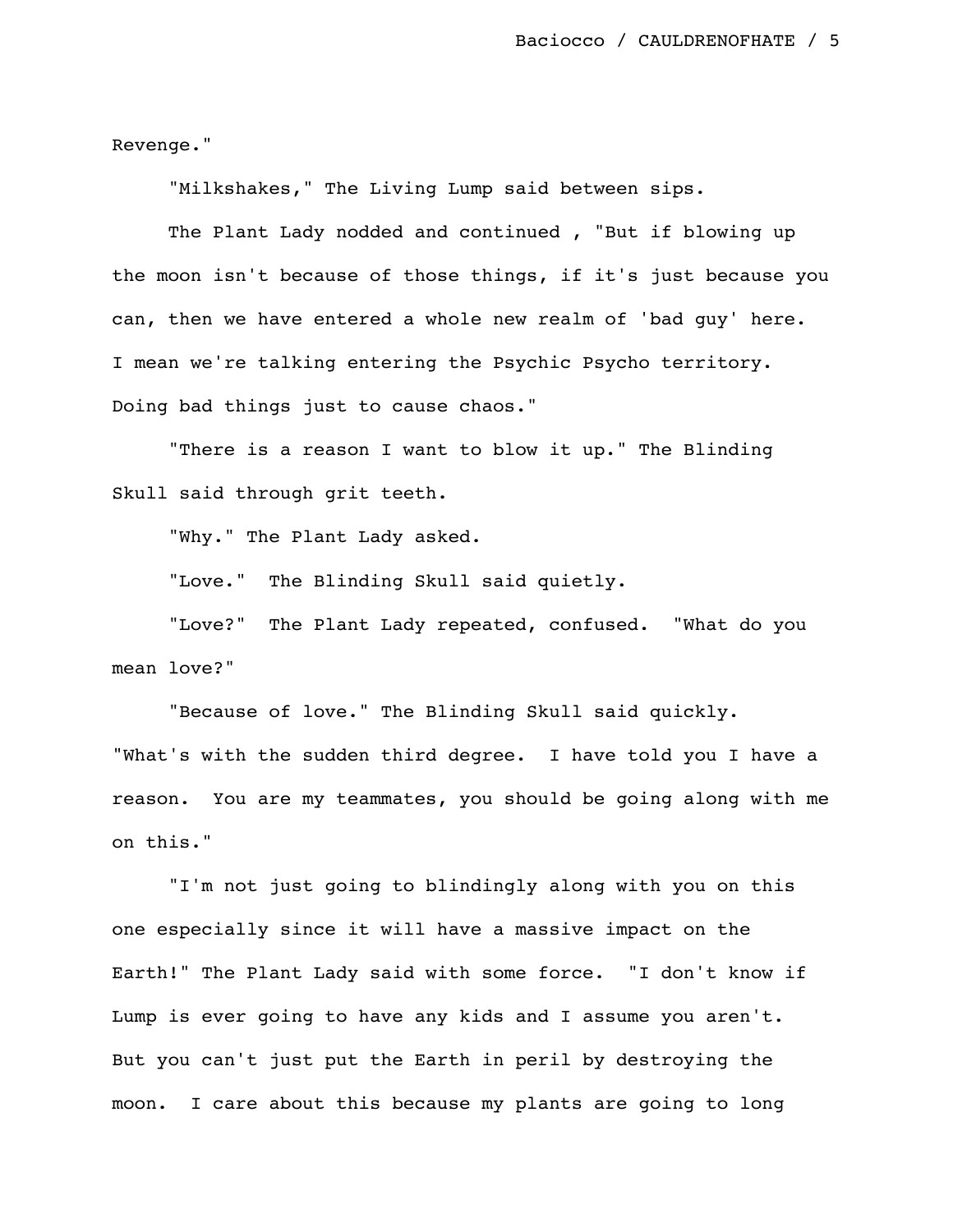outlive me and I don't want to put them in danger! So, I'm going to need an explanation. Why do you want to blow up the moon because of love?"

The Blinding Skull was quiet for a beat. He then inhaled, "It happened years ago at summer camp."

Suddenly the room filled with flashing lights and a computerized voice started squawking, "Cinematic Flashback Sequence Initiated. Cinematic Flashback Sequence Initiated. Prepare for Cinematic Flashback."

Suddenly, the walls of the kitchen seemed to disappear and the trio found themselves standing the middle of a forest on the edge of a lake. None of them were shocked by this. They were well used to The Blinding Skull's Cinematic Flashback Simulator. A computer that, when someone wanted to tell a story from their past, tapped into the storyteller's brain and projected the images around them on the walls of the Hate Pit. The effect was unnerving at first, but the trio had become quite used to it.

The three stood in the clearing, when a rustling was heard from the bushed behind them. The three spun and a girl, about twelve, here red hair in pigtails, clothed in blue overalls came bounding through the bushes. She was barefoot and giggling. "Come on, silly, get a move on." She hollered back into the bushes.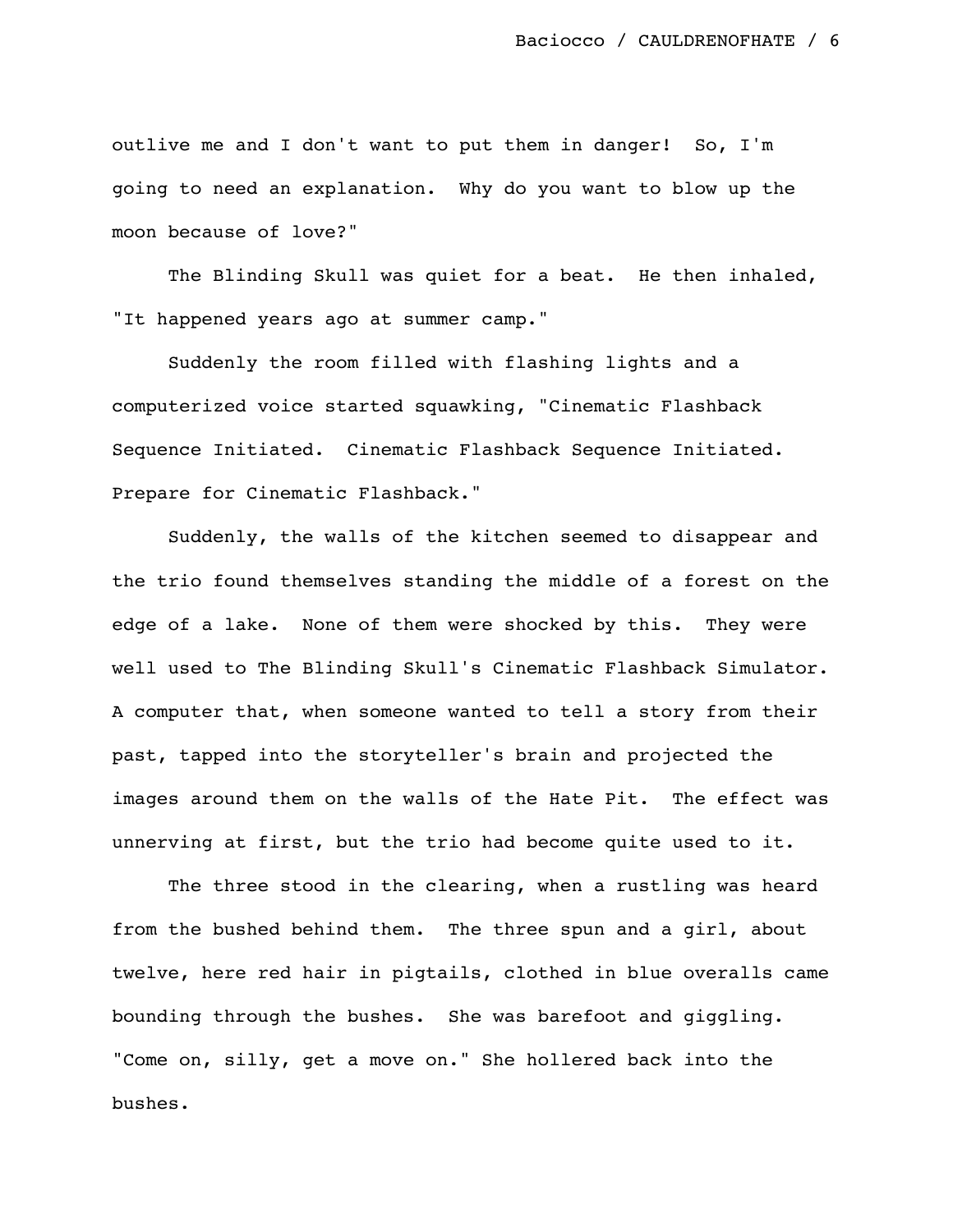There was some rustling and suddenly a flicker of light. The light grew stronger and a young boy, dressed completely inappropriately for camping, in a suit and tie, came tumbling out of the bushes. Even if the young boy's head wasn't glowing, just looking at his mannerisms was a dead giveaway to The Living Lump and The Plant Lady, that this was The Blinding Skull.

"Look at you as a child Skull." The Plant Lady whispered. As awkward and ungainly as ever."

"Quiet." The Blinding Skull hissed, and then he continued his story, which played out in front of them.

The boy caught up with the girl. "Awfully wooded around here isn't it Mary?" the young Blinding Skull asked, looking around.

The girl giggled. "Of course it is. This wouldn't be magic if it wasn't."

"Yes, but aren't you afraid of ticks? They carry Lyme Disease you know." Little Blinding Skull said, itching his arm.

Mary grabbed the youngster by the hand and pulled him towards some bushed on the far end of the clearing. "Come on. I don't want to miss it."

Little Blinding Skull followed behind as did the older version of himself and The Plant Lady and The Living Lump. They broke through the bushes and came out in a large field. It was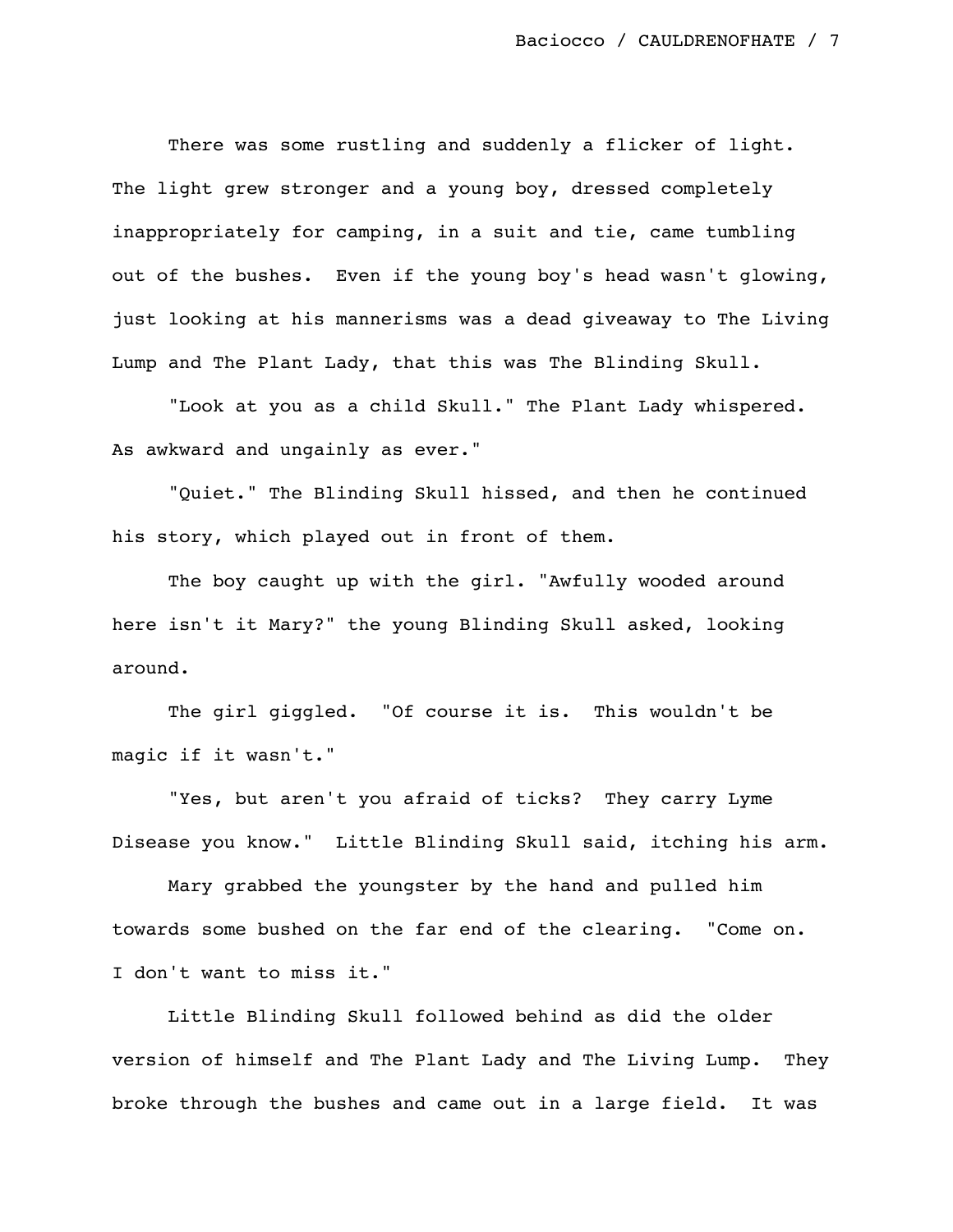nighttime but the field was lit by a huge full moon that hung low in the sky above the trees on the far side of the field.

The Living Lump gasped, "It's beautiful."

"It's beautiful." Little Blinding Skull said at almost the exact same time.

Mary turned to him and pushed the red hair back from her face. "That's not even the best part." She crunched down and searched the ground around where they stood. She found a rock about half the size of her hand and stood up. Cocking her arm back she threw the rock deep into the middle of the field. It landed with a thud.

Suddenly, from where the rock had landed, little specks of light began floating up into the air. The specks began growing outward in a circular pattern, just as if she had thrown a pebble into a stream. More and more specks began to flit into the air. Little Blinding Skull stood, eyes wide. He had never seen anything like this before. The incredible beauty of the little specks of flickering light had taken his breath away.

"Photuris lucicrescens." He whispered quietly.

"Fireflies." Mary whispered back and she slowly reached out and took his hand.

The moment their hands touched, the young Blinding Skull's skull flickered out and the two young kids, and the three super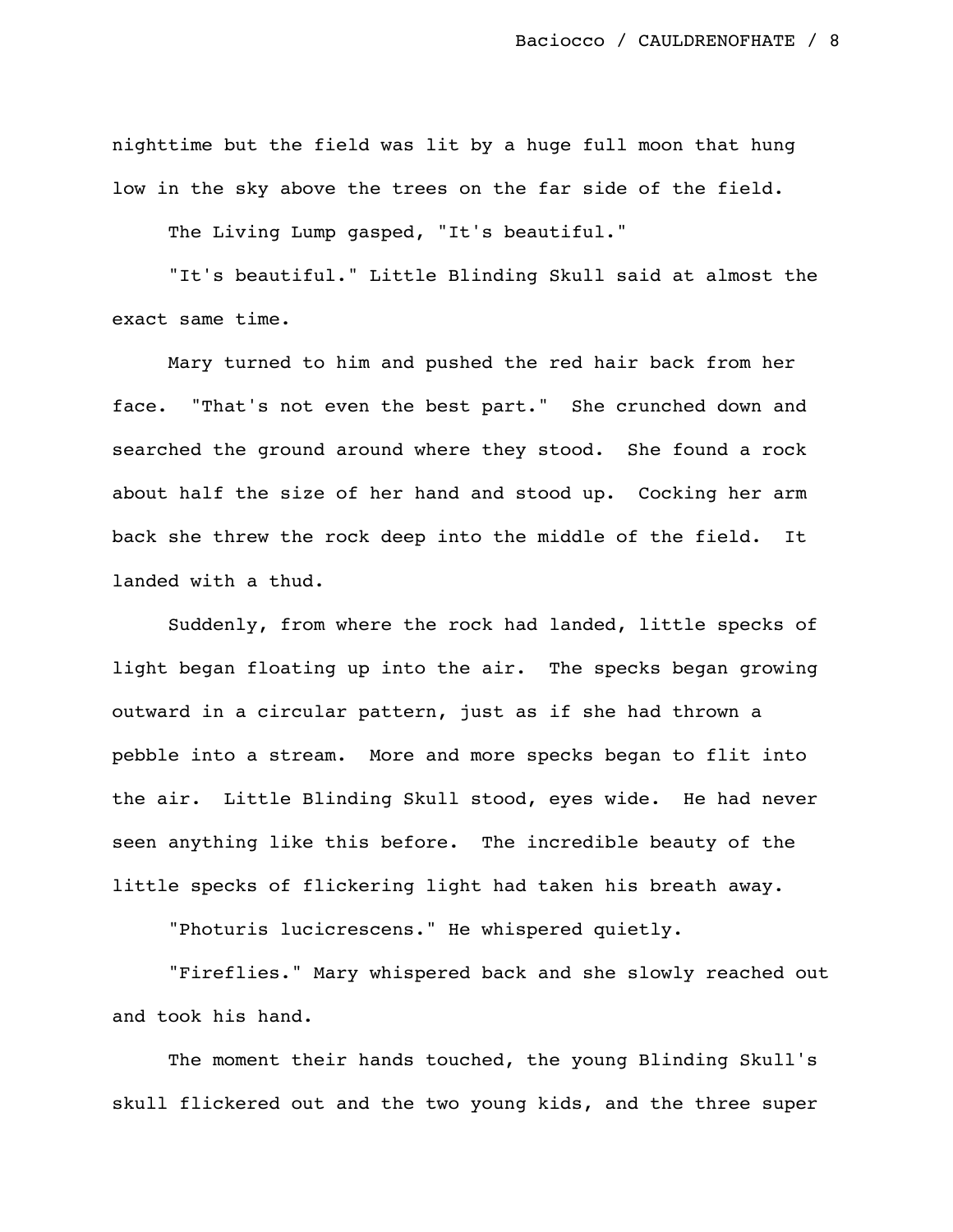villains were surrounded by thousands of flickering specks of light.

"She was the only person who could get me to quiet my head." The Blinding Skull said. "That evening that night was the most memorable I've ever had."

Suddenly the field disappeared around them and the three supervillains found themselves in the middle of the kitchen.

There was a moment of silence and The Plant Lady said, "That still doesn't explain why you want to blow up the moon."

"Yeah," The Living Lump chimed in between slurps of Milkshakes, "Especially since it was so pretty."

"It was very pretty." The Blinding Skull agreed, chin on hand, lost in the thought. "From that night on the moon became something very special between me and Mary. Even though we lived far apart, the moon was something we could both look up at at the same time and feel a connection to each other and that night."

"Then why blow it up?" The Plant Lady reiterated.

The Blinding Skull sighed. "Throughout the years, Mary and I have never been able to make any sort of relationship work out. There were always things standing in the way. Distance. Other relationships. Foolish decisions on both of our parts. But then, last fall, the straw that broke the camel's back. We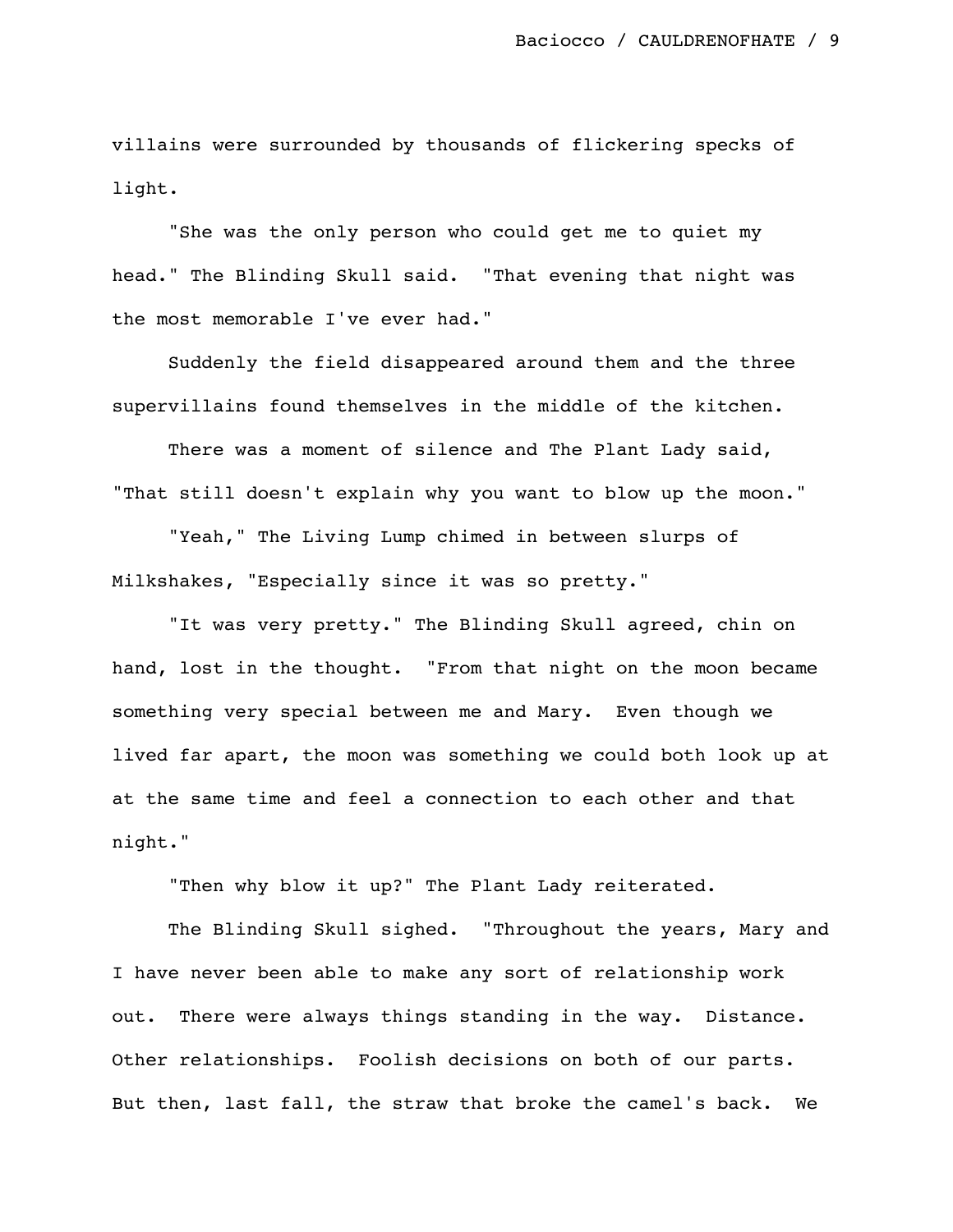were in one of our periods of not talking to each other when suddenly out of the blue she called me. It seems she had been given the chance at a big opportunity to advance her career and she needed help putting together the presentation for it. Help, she knew, only I could give her."

The kitchen once again filled with a warning lights and a robotic voice again spoke, "Cinematic Flashback Sequence Initiated. Cinematic Flashback Sequence Initiated. Prepare for Cinematic Flash Back."

The room once again seemed to whirl around them and the three found themselves standing in more familiar territory. The Blinding Skulls lab. Not the lab here at the Hate Pit, that lab is much bigger, but a modest Lab. In the center of the room, behind a table, stood them now several years older, Blinding Skull and Mary. Mary, they noticed was crying.

"I don't know." She said between sniffles. "Maybe I should just forget it."

"No." The younger Blinding Skull said, "We can come up with something. We'll just make it simple. We'll make it you, and it'll be great."

"But I don't have any experiment I could show them." She said, looking down at the kleenex in her hand.

"Look," the younger Skull said to her, "You brought your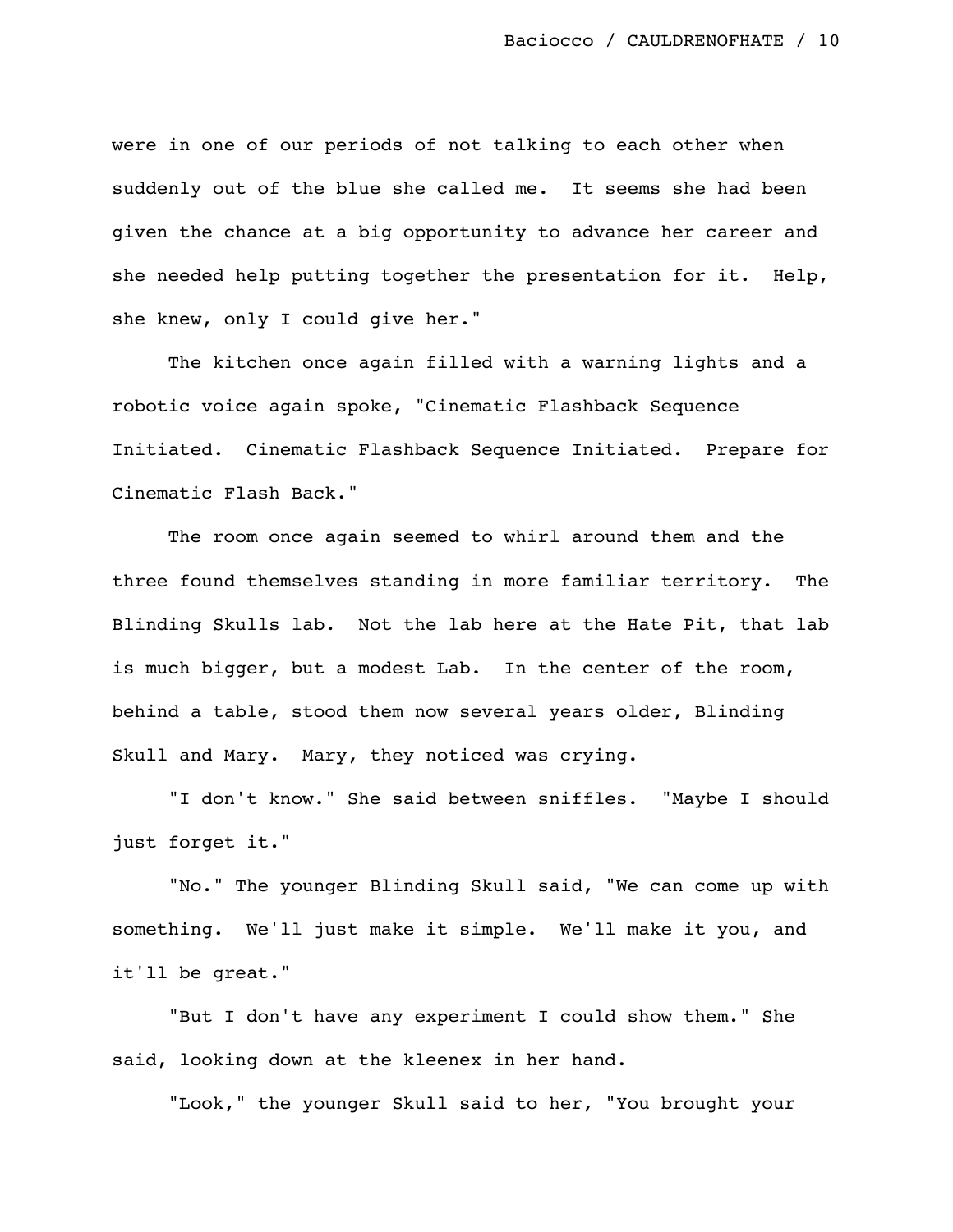stuff right?"

Mary nodded.

"Let's just look through what you bought and we'll see what we can put together." He said. "You have nothing to worry about. You're going to be great."

Mary looked up at The Blinding Skull and smiled. She reached out her hand and took his. Instantly, the light of his skull flickered out as his mind came to rest. He smiled, his eyes closed. After a moment, he opened them, looked down at her and said, "Let's begin."

As the two in the flashback started to work, The present day Blinding Skull leaned over to The Plant Lady and The Living Lump. "We worked throughout the afternoon to get the basics of her project together. Now, I didn't do the work for her, mind you, she did it all herself. I just helped her with wordings or ways to rephrase things in the report, only to polish it up. After she left it needed a little editing and I offered to do that."

"Why?" said The Living Lump.

The Blinding Skull looked at him, "Why? Well because I thought this time was going to be it. The time I was really going to connect with Mary. The time when we would finally be together as we were seemingly meant to be. You see, the weeks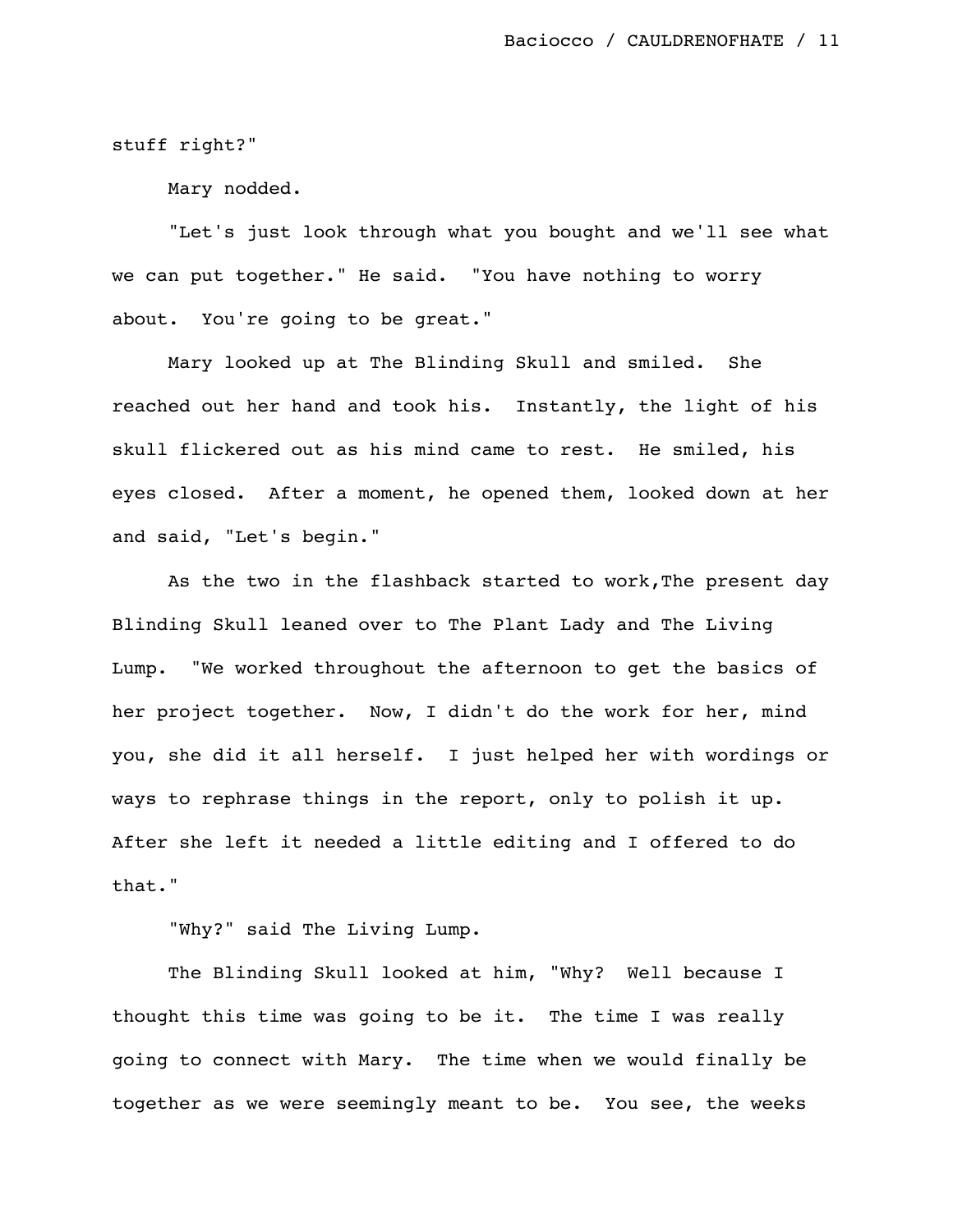leading up to this afternoon of work were filled with emails of heavily loaded innuendos and nicknames. Promises of hugs, kisses and more."

"But..." said The Plant Lady, anticipating where the story was headed.

"But..." repeated The Blinding Skull and as he did, the room swirled around them and they found themselves back in the kitchen. "But two days after emailing her with her final project, she emailed me saying that she was seeing someone else. That they were an item and she was telling me goodbye."

There was another silence. The blinding Skull cleared his throat, "Thinking back it was clear to see that she had started 'seeing this guy' way before the day I helped her. The innuendos and nicknames and promises of hugs and kisses and more were just a ruse to get me to help her as she knew I was the only one who could."

"She used you." The Living Lump said.

The Blinding Skull nodded. "She used me. And to top it all off, her project was accepted. So she got everything she wanted."

"Have you talked to her since?" The Plant Lady asked.

"Yes." The Blinding Skull sighed. "A few times. She told me she was no longer seeing that guy. She hinted that we should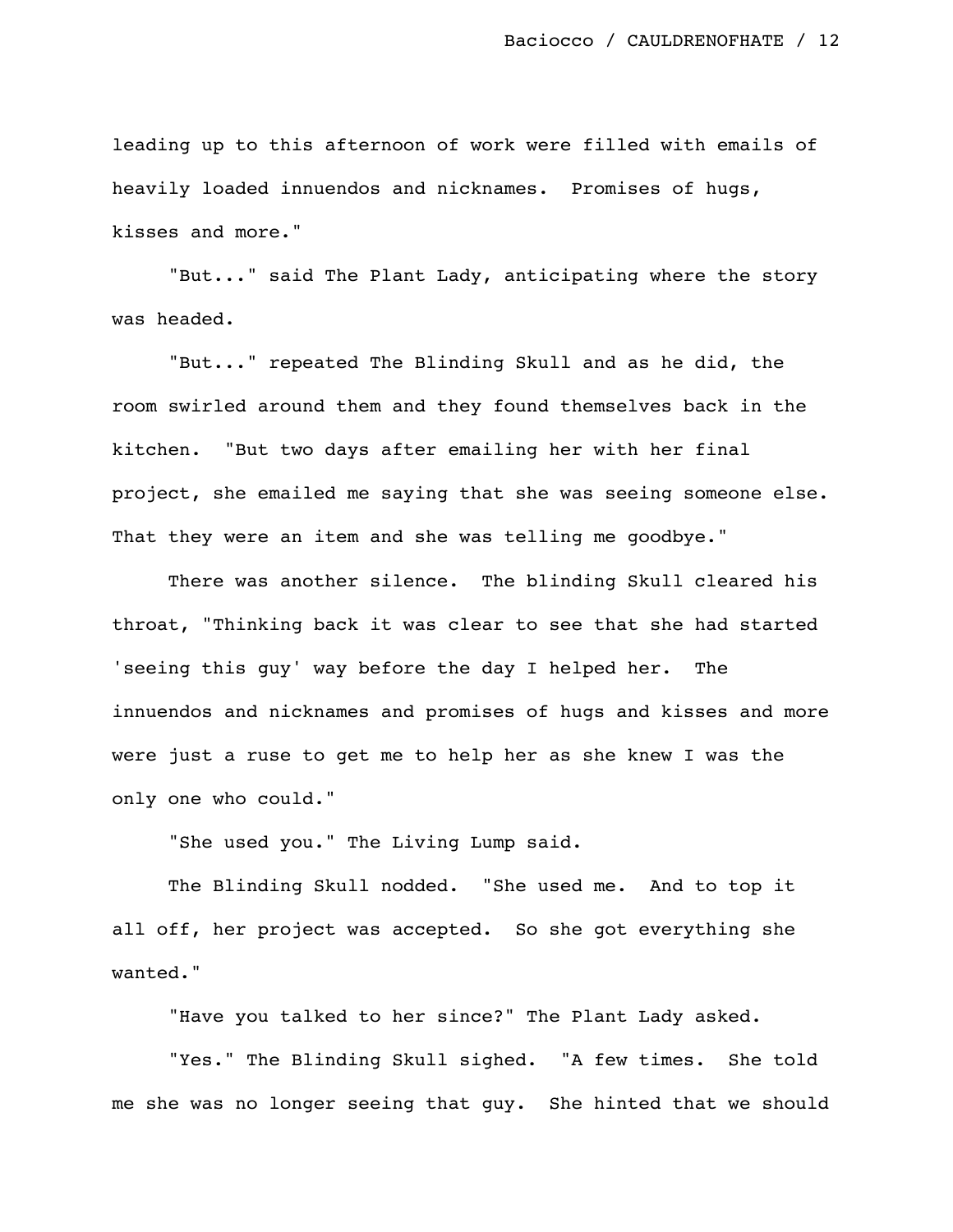finally be together, but in those discussions there was no apology offered nor was there never even any hint of any remorse for what she had done. As I said, In our history, I had done a lot of things that weren't right, but I always manned up and apologized for them. Either in person or via written letter. Never in a text or online post. That, apparently, doesn't go both ways. So, I just let communication dwindle. And....that's that."

"And that's why you want to blow up the moon?" The Plant Lady asked.

"Yes." The Blinding Skull said determinedly. "Every time I see it, it is like a knife cutting me deep to the bone. My heart literally aches. I will be going about life, forgotten completely about Mary and then, catch a glimpse of the moon over the horizon and the pain floods in stronger than before."

The Plant Lady reached out her hand and touched The Blazing Skull on his shoulder. "What she did wasn't right. I understand that it hurt you, but are you really willing to destroy the moon over one person? The moon belongs to all of us."

"Yes." The Blinding Skull said, tensing up his body. "Yes. I am. And I'm going to do it tonight."

Again, silence in the kitchen. It was broken by The Living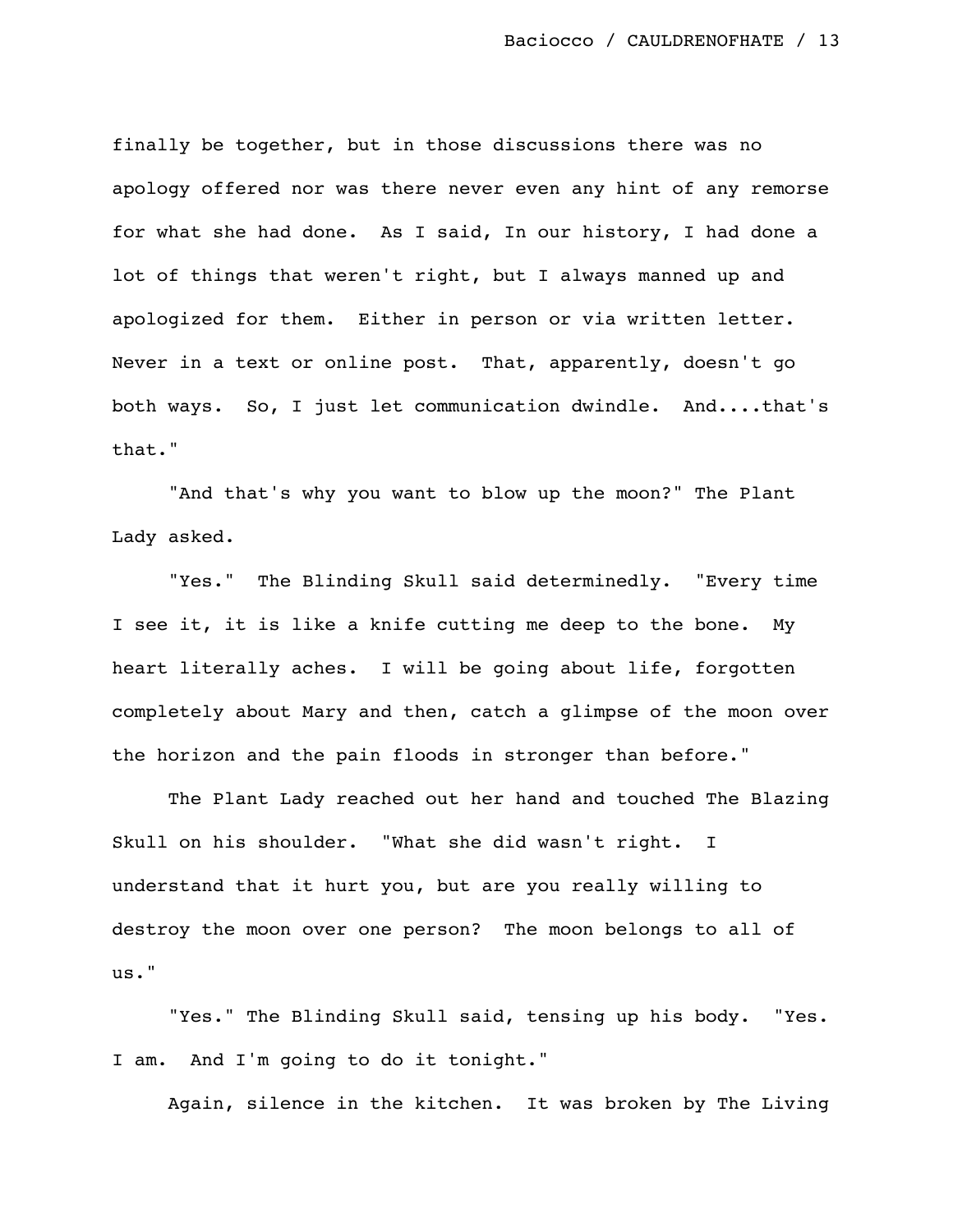Lump slurping up the last of his milkshake.

"Well," The Plant Lady said with a sigh, "There's nothing we can do to stop you. Do what you must."

The Blinding Skull smiled. He reached out his hands and placed one on each of their shoulders. "Thank you friends." He began to exit back to his lab. "And after I destroy the moon, maybe we can use the Laser Ray to destroy the League of Good."

He was out the door. The Plant Lady began walking back to her magazine.

"You really gonna let him destroy the moon?" The Living Lump asked her.

"I don't think we can stop him." The Plant Lady said.

The Plant Lady slowly got up, closed her magazine and shuffled off in the direction of her greenhouse. The Living Lump looked down into his milkshake glass and sighed loudly.

Later that night, The Blinding Skull's head glowed brighter than normal. In his lab he busied himself with buttons and switches and read outs on screens.

"Thirty seconds until optimum target position." A computerized voice said.

The Blinding Skull entered a sequence onto a keyboard. A loud hissing began behind him as two coolant nozzles disconnected themselves from the large laser ray. The loud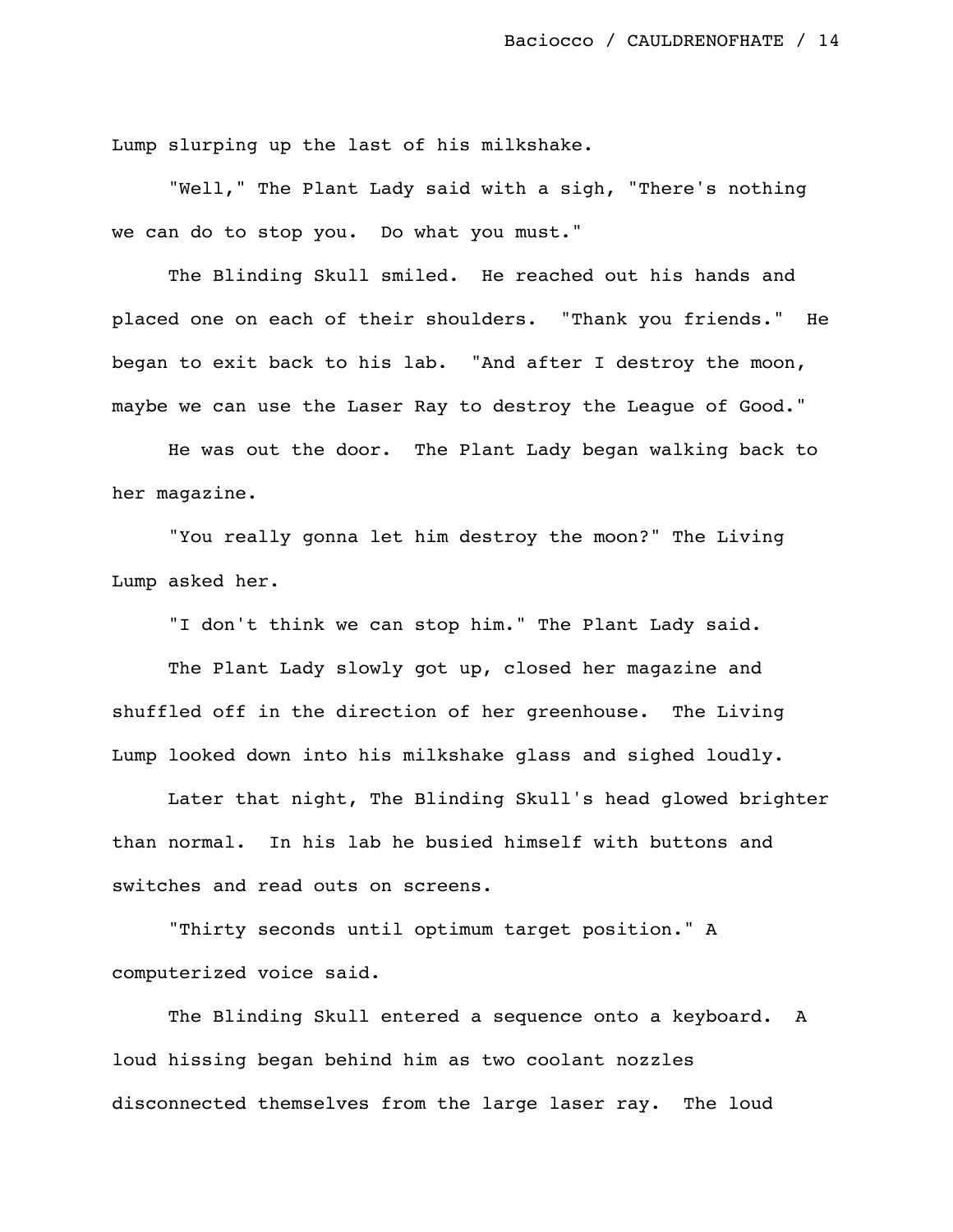whining hydraulics filled the room as the laser barrel positioned itself. On a large screen on the main wall, The Blinding Skull could see the moon creeping into the crosshairs.

"Fifteen seconds until optimum target position."

The Blinding Skull sat in a chair and wheeled himself over to the main controls. He slipped on a pair of sound blocking headphones. Reaching forward he lifted the plastic cover protecting the firing button.

"Ten seconds until optimum target position."

He looked at the screen, watching the fractions of seconds click by. The lights on the edges of the screen caught his eye in a weird way. For the briefest of moments, with the moon super sized on the screen, he swore the lights were the tiny specs floating above the field back at the camp.

"Five seconds until optimum target position."

"Fireflies." He whispered softly to himself. He reach towards the button but his hand hesitated. A stabbing pain in his chest feeling as if someone had grabbed his heart.

"Optimal target position achieved."

The Blinding Skull swallowed. He pushed the button.

There was a large flash of light and a loud bang as the laser fired. Seconds later, everyone everywhere throughout the city, heard a large explosion.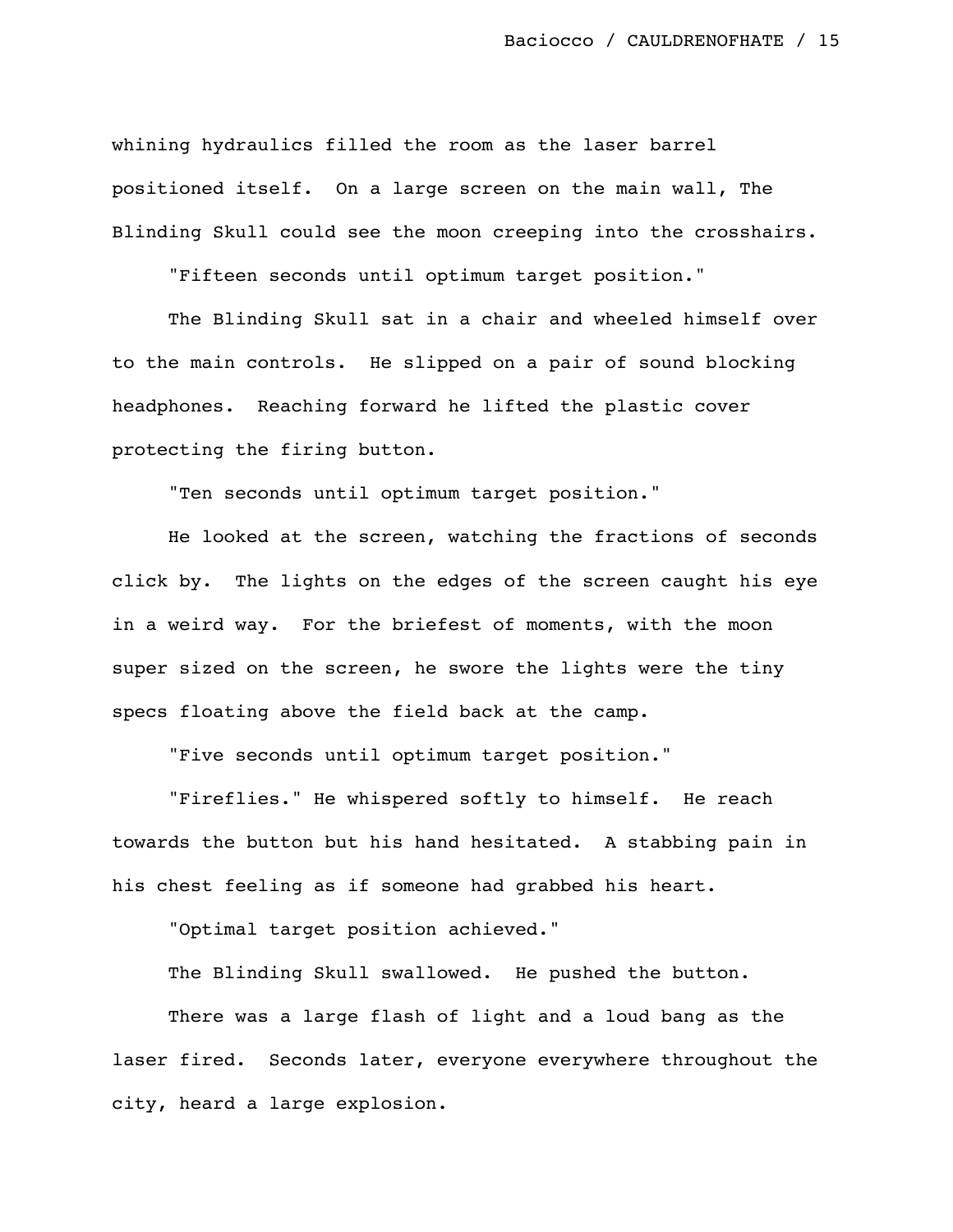The next morning there was a press conference in downtown Daily City. Fifty or so reporters crammed the front steps of City Hall. A podium was set up, loaded down with numerous microphones baring the insignias of news organizations from all over the world. Cameramen sipped coffee and chatted quietly with each other as their partnered news anchors fixed their hair and checked their attire in mirrors. The busses, cars and trucks of the city hummed their usual drone in the morning sun.

Suddenly there was the sound of a sonic boom and everyone instantly turned their gaze skyward. A streak of light, like flames in the sky rocketed around above city hall and then, before anyone could track it, a being landed behind the podium with a flash.

There, cape billowing around her, stood Suprema. Champion of Daily City and the leader of The League of Good. She stood, striking a dramatic pose for the cameras that whirred around her, then she took the last step up to the podium.

"Citizens of Daily City. As you may know, last night, many people reported seeing a strange laser shoot skyward. I can now confirm to you that an attempt was made to blow up the moon with a powerful laser ray."

A murmur went the crowd. The news outlets had reported on the laser, but details were scarce. Suprema held for a moment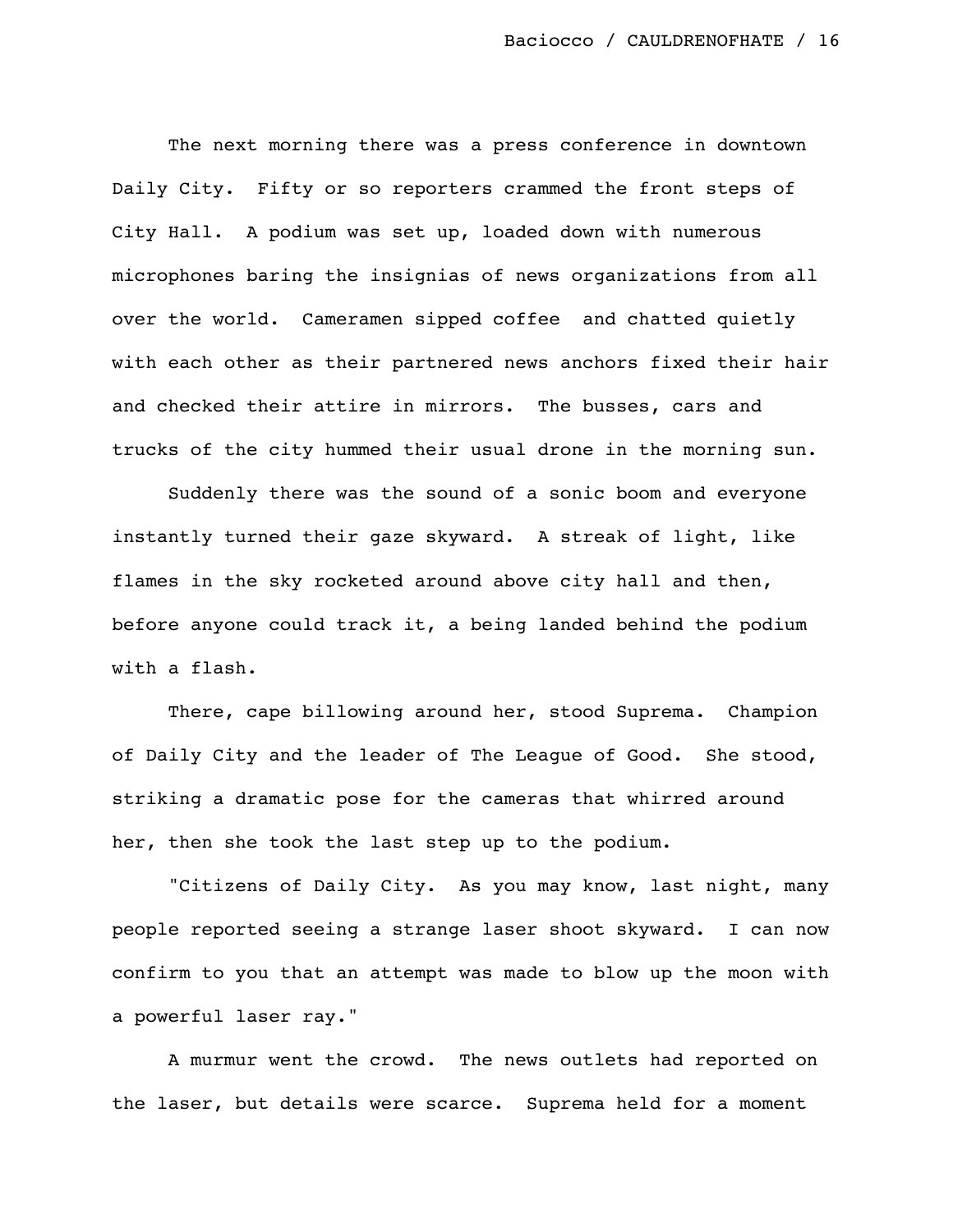as the news of this revelation went through the crowd.

"Moments before the laser was fired, a tip was called into the League of Good that such an attempt was going to be made. Acting quickly on the tip, I, personally, was able to stop the laser, absorbing it with my body and completely destroying the weapon that was used. I also destroyed the laboratory it was built in and ensured that such an attempt would never be made again."

"Who was behind the attack?" a reporter shouted.

Suprema raised an eyebrow. She hated being interrupted, but she had anticipated this question. "It was a villain of no consequence. To mention his name here would only give him the undeserved attention he desires. Again, I repeat, he will not make the attempt again or, after the damage I did to his lab, it will be a very log time before he will have the resources to even begin constructing a similar device. If he does, he will fail, just as he did this time."

"Who did the tip come in from?" another reported shouted.

"It was an anonymous tip but the League of Good's computer were able to determine who the caller was. I will not reveal the caller's name though as that would defeat the point of the anonymous tip. " Suprema cracked a slight smile. "I will say we are in debt to that person's quick thinking and will be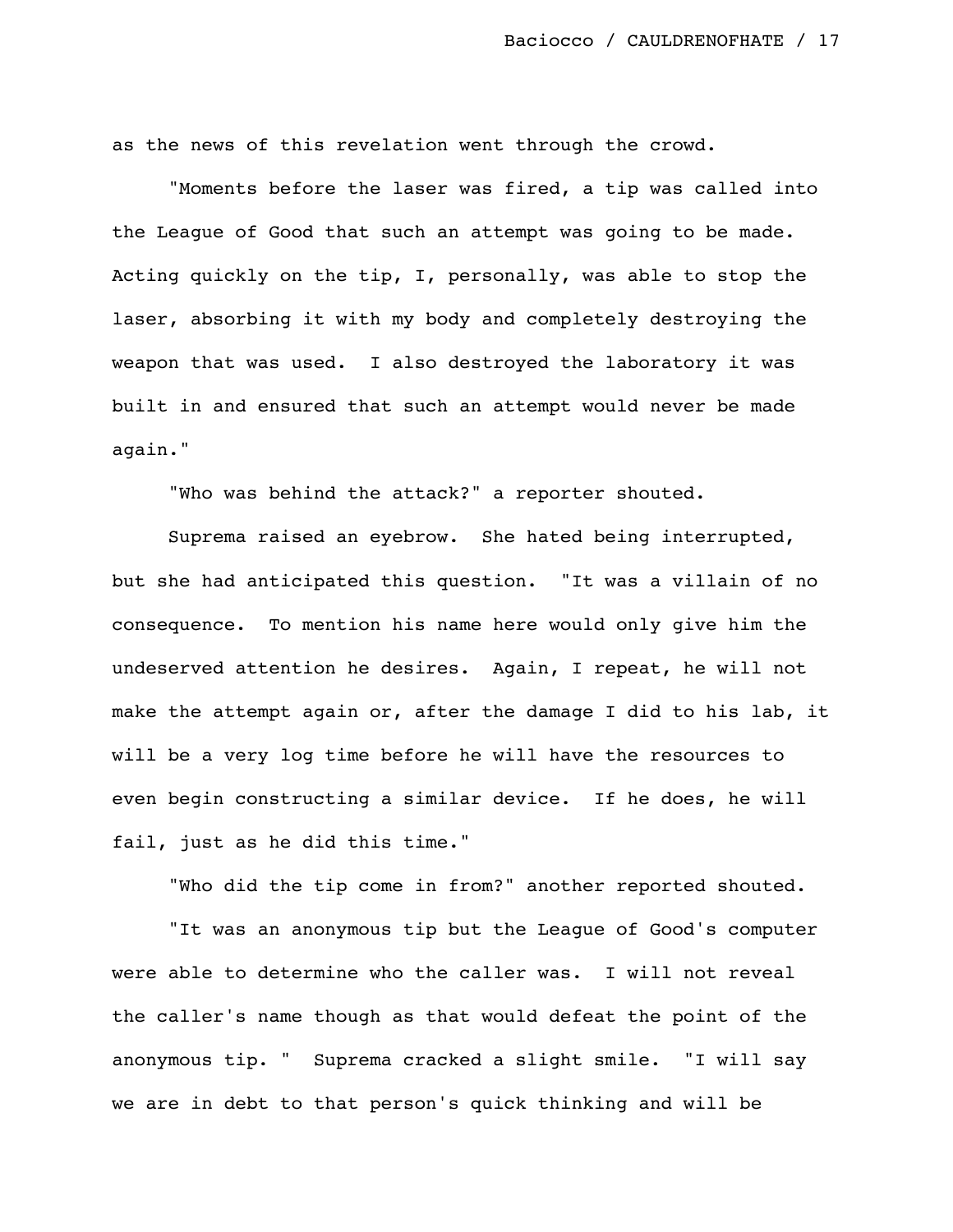rewarding them for their duty to protecting the world from the acts of evil masterminds. Now, if you'll excuse me, I must return to the Tower and engage in other pressing matters. Good day citizens."

Before the throng of reporters could even begin to pepper Suprema with more questions, she was rocketing back to the sky and gone from sight.

Later that afternoon, back at the Hate Pit, The Blinding Skull was sifting through the wreckage that, the night before, had been his lab. The Plant Lady was in her greenhouse tending to her plants and in the kitchen, The Living Lump was preparing another Peanut Butter shake.

A buzzer broke the silence.

Neither of the three members of the Cauldron of Hate acknowledged it.

The buzzer sounded again.

The Blinding Skull sighed and waded through the piles of wreckage to the wall intercom, one of the small things in the room that still worked after Suprema's rampage.

"Lump! Someone's at the loading dock. Go answer it." The Blinding Skull barked into the microphone.

In the kitchen, The Living Lump sighed and crossed out of the kitchen and up the cement stairs to the loading dock. He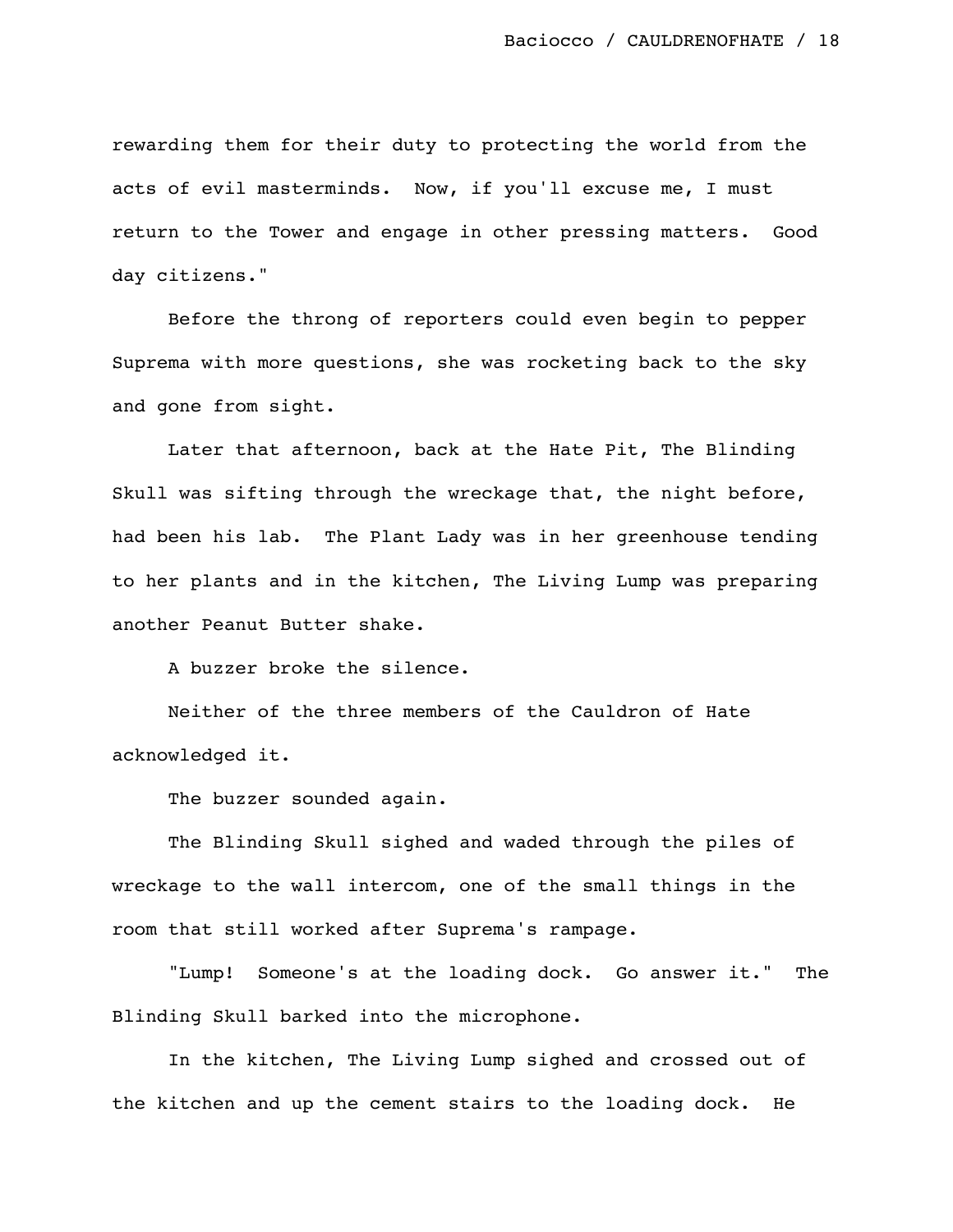pushed the button to roll up the door.

As the loading dock door slowly chugged along its tracks, The Living Lump took a deep sip out of his milkshake. The brown shoes and pants of a Universal Package Service delivery man came into view, followed shortly by his brown shirt, brown clipboard and brown hat.

"Good morning." The delivery man said. "I have a delivery here for a Mr. Living Lump."

The Living Lump stopped drinking and opened his eyes wide in surprise. He swallowed the mouthful of peanut butter shake and cleared his throat, "That's, uh, me."

"Great." The delivery man said and held out his clipboard and a pen. "Just need you to sign right here and they are all yours."

For the first time, The Living Lump noticed the stack of six, twelve by twelve by twelve, cardboard boxes, the delivery man had on a hand truck behind him. Lump narrowed his eyes as he looked at the boxes. He didn't recall ordering anything that would have been delivered by the Universal Package Service. "Uh, what's in them?" he said, handing the clipboard back to the delivery guy after placing a big X on the signature line on the paperwork.

"It's about a three month supply of peanut butter milkshake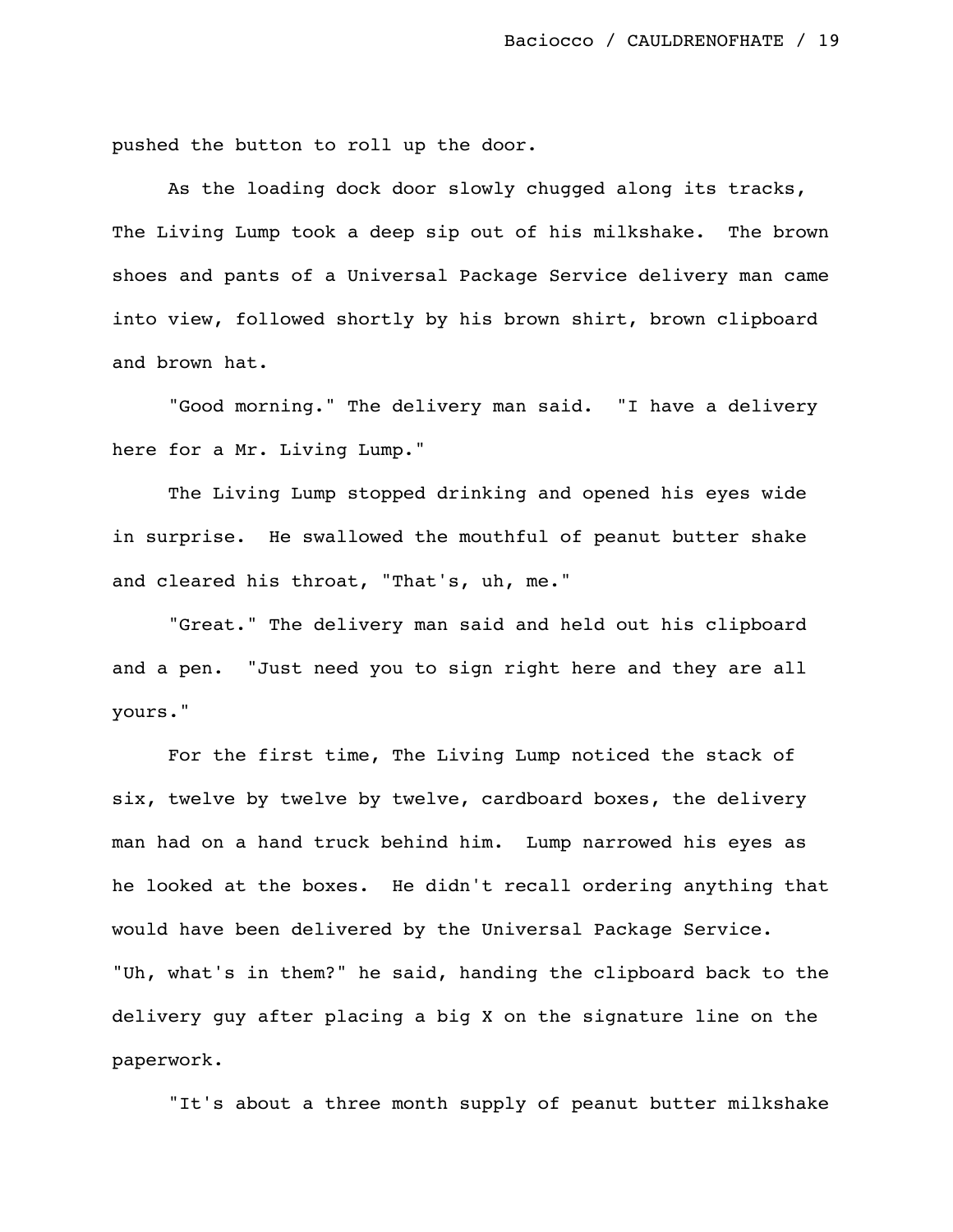fixings." The Delivery guy said as he walked around behind the hand truck and, tilting it back, began wheeling it around The Living Lump and into the loading dock area. He paused as he passed Lump and looked up at him with a smile, "Although, by the size of you, it looks like it might last you about a week."

"But I didn't order any milkshake fixings." The Living Lump said, puzzled.

"Not an order." The delivery guy said with a groan as he pushed the boxes forward to slide the hand truck out from underneath. "This is a gift."

The Living Lump smiled, "A gift?!" The delivery guy nodded. The Living Lump instantly frowned and narrowed his eyes again. "From who?"

The Delivery guy stopped and rested an arm on the top of the hand truck. He grinned broadly and leaned in towards The Living Lump. "I'm not supposed to tell you." He whispered. "But these are a gift from The League of Good."

The Living Lump was silent.

The Delivery guy continued whispering, "You must have done something really good. They don't send gifts to just anyone." There was a moment of quiet as The Living Lump took all this in. "Well," The Delivery guy said, "I gotta get going. More stuff to deliver. Have a good one buddy!"